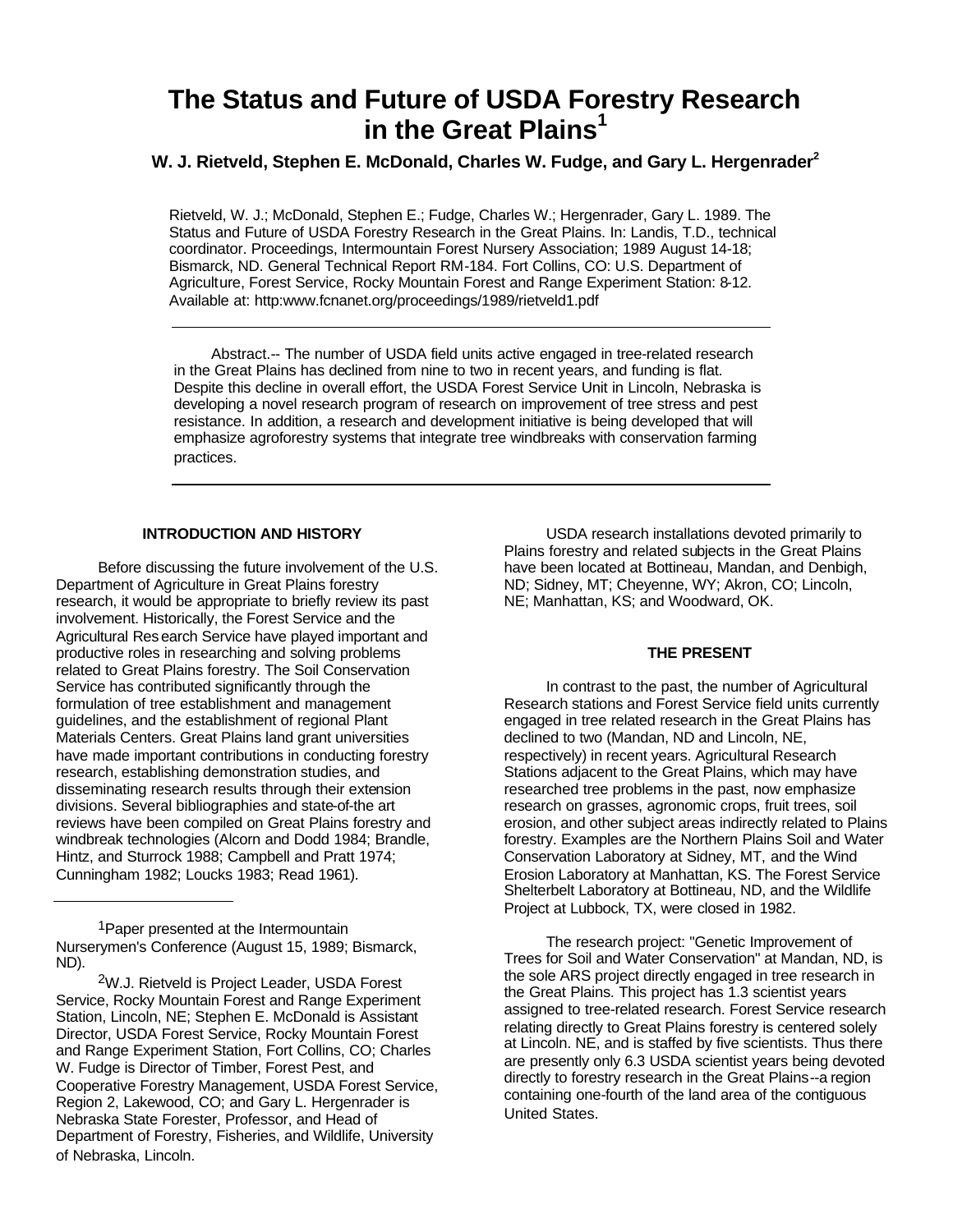#### **THE FUTURE**

Despite the decline in USDA Plains forestry research, the possibilities for future scientific contributions to Plains forestry seem bright. A solid foundation of research knowledge has been laid. Procedures have been developed for procuring sound seed; raising quality nursery stock; growing containerized tree seedlings; designing, establishing and managing windbreaks and other plantings; controlling disease pathogens and insect pests; developing genetically improved strains of tree seed; and determining physiological, ecological and soils relationships to tree performance.

Now, Plains forestry research is entering a new and exciting era, with new tools available for research at the molecular, process, and whole plant levels. The probability for productive research is high indeed, with the availability of new computer technology and sophisticated research instrumentation, and a cadre of young, well-trained scientists in a variety of forestry-related disciplines. Cunningham (1984) cited packaging of clonal mixtures of hardwood species; research in tree survival, cold hardiness, and drought hardiness; adaptability to problem soils; and selection and breeding for faster growth and more desirable form characteristics as future tree improvement research possibilities . Cunningham further pointed to biotechnology playing a significant role in the future of Plains forestry.

Concurrent with the new era of research at the process and molecular levels, there will be a need to continue and complete previously begun long-term studies of a more applied nature. Cunningham (1984), for example, cited the need to continue traditional tree improvement research consisting of provenance testing of newly introduced species, followed by selection, clonal and full-sib progeny testing, and seed orchard establishment. Continuing research in soils, genetics, entomology, pathology, and windbreak establishment, management, and renovation should not be abandoned, but rather, should supplement and complement more basic research in these allied fields.

The prognosis for increases in USDA funding for Plains forestry research appears bleak for the foreseeable future. In FY 1988, the Rocky Mountain Station had the smallest percentage budget increase of all Forest Service Experiment Stations in the U.S.; and the Station's budget has been the smallest of all Station budgets for some years. The Station was larger in terms of people and funding 10 years ago than at present. Conversely, the Station has produced more research publications per scientist during the past three years than any other Forest Service Research Station in the United States. In fact, the Rocky Mountain Station produced more research publications last year than during any other year in its 50-plus year history. We conclude that the Rocky Mountain Station, of which the Lincoln field unit is a part, is productive, but not as competitive as we need to be.

### **SOME FOOD FOR THOUGHT**

With 75 years<sup>3</sup> of Great Plains forestry research experience behind us, it is appropriate that we take time to reassess our situation. Following are several key points affecting and characterizing the direction of Great Plains forestry research:

- 1. The Great Plains is predominantly a semiarid food-producing region. There are few forests in the Great Plains. Most trees planted in the Great Plains are in cities, or in farmstead and field windbreaks where they must serve a specific purpose.
- 2. The Great Plains is characterized by environmental extremes and periodic droughts, and is threatened by predicted global climate changes. The trees we plant must have adequate stress and pest resistance to withstand present and future environments.
- 3. Great Plains agriculture is experiencing some stress of its own from: a) low farm income and high subsidies, b) growing public concern with agri-chemical pollution and food contamination, c) periodic droughts and water shortages, d) topsoil loss, e) surface and groundwater contamination, and f) lack of sustainability of present high-input farming systems. A crisis situation is building, but it's not readily apparent to everyone, as was the dust bowl.
- 4. The Great Plains holds 71.5 percent of U.S. cropland where wind erosion is greater than the soil loss tolerance of 5 tons/acre/year (USDA 1987), yet only 3.5 percent of this land is protected by windbreaks. The present 1 million acres % windbreaks produce \$700 million/year<sup>4</sup> in benefits (Rietveld 1989, unpublished data). Two-thirds of these windbreaks are aging and in need of renovation (Fewin and Helwig 1988). Unless cost-effective renovation techniques are developed and promoted, we expect the present net loss of windbreaks (0.4 percent /year) to escalate.

<sup>&</sup>lt;sup>3</sup>Agricultural Research Service shelterbelt research in Mandan, ND began in 1914; Forest Service windbreak research in Lincoln. NE began in 1953.

<sup>4</sup>Rietveld, 1989; estimated from available data. A subsequent publication will present details of estimating the value of windbreak benefits and an economic analysis of agroforestry in the Great Plains.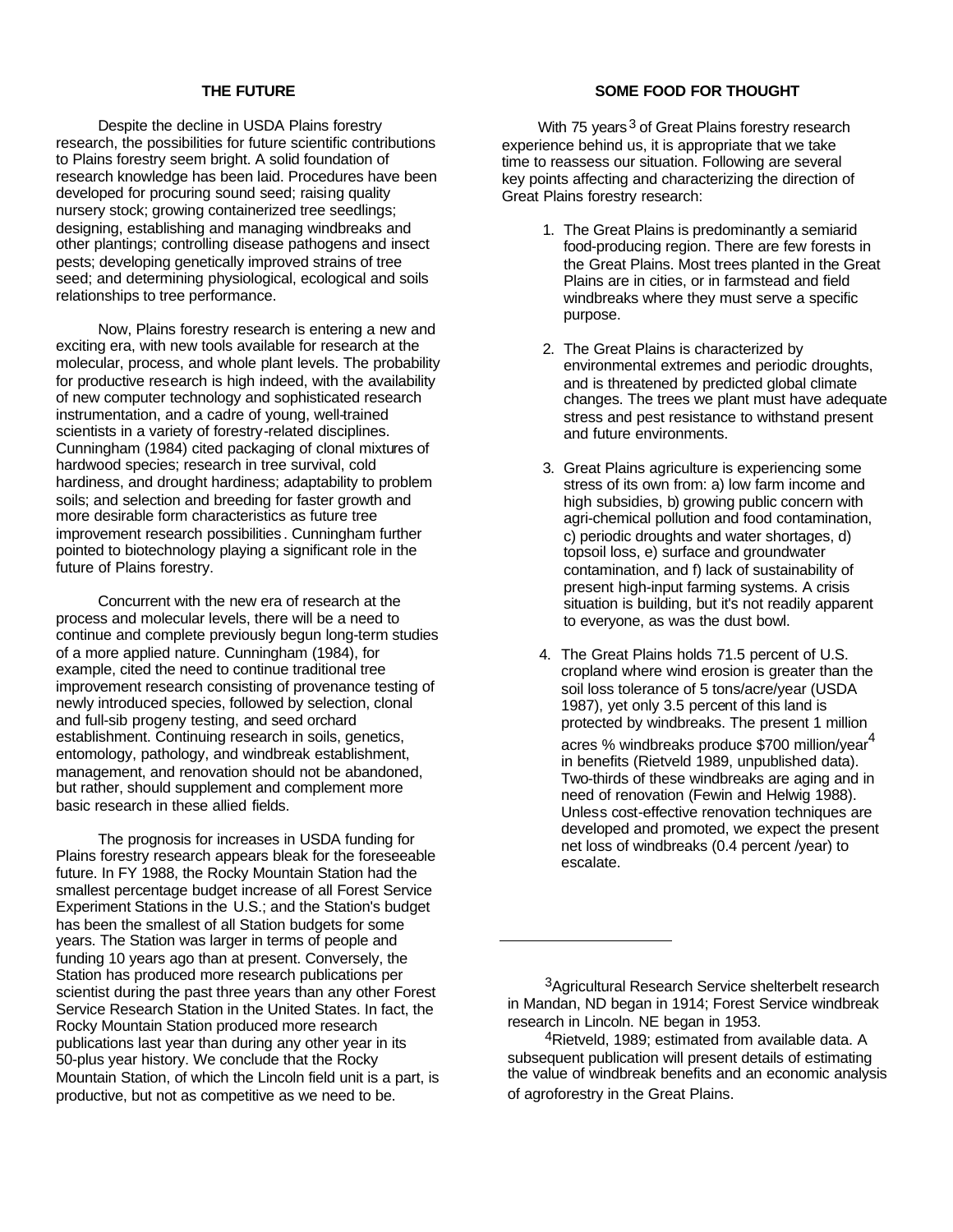- 5. The Conservation Reserve Program (CRP) is a lost opportunity for Great Plains forestry (Deneke and Bratton, in press). As of the seventh signup, only 20,500 acres (0.13 percent) of the 16 million acres enrolled in CRP in the 10 Great Plains states were planted .to trees; 90 percent of the remaining acres were planted to grasses. Unfortunately, when the program expires in 10 years, most of these highly erodible lands can, and probably will, be plowed again.
- 6. Great Plains forestry lacks a clearly defined role in the national scene because of the lack of timber production and lack of understanding of the value of agroforestry. Consequently, federal funding for Great Plains tree-related research is declining.
- 7. The Great Plains region is representative of millions of acres of semiarid lands westwide and worldwide where tree planting for crop, animal, and road protection; soil and water conservation; water quality; biological diversity; recreation and wildlife benefits; environmental quality; and socio-economic benefits are more important and more valuable than timber production.

Considering these key factors, two main implications stand out: (1) there are enormous potential benefits from tree planting in the Great Plains, and (2) Great Plains forestry is languishing because of its low priority. Although we, as foresters, recognize that trees should be an integral part of the Great Plains ecosystem, we must also recognize that trees, like any other crop, must be economically justifiable in a predominantly agricultural community. Promoting tree planting from the standpoint that "trees are nice" will have moderate success, mostly in establishing urban and farmstead trees, but the real need is in establishing field windbreaks. In the fields, trees most definitely must: (1) have a definite purpose, (2) be suited to the task, and (3) be economically justifiable, or they simply won't be planted or won't be kept.

Our research, technology transfer, and education efforts in the Great Plains must go beyond "trees are nice" and "plant trees for protection". We must broaden our scope and develop and deliver complete, integrated, and fully tested agroforestry systems. Agroforestry, as applied to the semiarid Great Plains, is defined as: a sustainable land management system that synergistically integrates the wind erosion and crop protection of tree windbreaks with the water erosion protection of conservation farming practices, thereby fully protecting the soil resource, stabilizing and optimizing productivity, and providing additional amenities. Thus, in the Great Plains, the primary agroforestry benefits are from soil and crop protection; other benefits are secondary in comparative value, yet highly significant.

To accomplish such an undertaking, we need to develop partnerships with agricultural scientists. From a forestry research standpoint, an immediate need is to focus on developing trees especially suited for field windbreaks, and to develop appropriate agroforestry windbreak technologies. This is discussed further in the following sections.

In our present role as Great Plains foresters, we obviously have a lot to offer, but as evidenced by CRP, a lot of people are not listening. Why? We need to take a hard look at our identity, priority, acceptance, and future role in the Great Plains agricultural community. If we are to realize the fruits of our new research potential, we must become more politically astute and proactive in promoting the importance and value of Great Plains agroforestry and collectively competing for the available research dollars. And we must do it as intensively as we have cooperated in the past to solve important and difficult research problems.

#### **PROGRAM REDIRECTION**

Over its 36-year history, the Lincoln, NE field unit of the Rocky Mountain Station has produced a valuable foundation of research information on tree improvement, windbreak establishment and management, and pest biology and management. Technology transfer in the Great Plains will be enhanced with USFS State and Private Forestry establishing two new Forest Pest Management positions at Rapid City, SD and transferring its Great Plains Forestry Specialist to Lincoln. These factors, along with personnel changes at Lincoln, make program re-direction possible.

The new research emphasis at Lincoln will be to "Improve stress and pest resistance of Great Plains tree species." We feel that more emphasis needs to be placed on research that focuses on our basic understanding of the interactions of tree physiology and genetics, environmental stresses, and pest populations in order to achieve more ecologically sound, biologically acceptable, long-term solutions to Great Plains forestry problems. Our general hypothesis is: lack of adaptation and environmental stresses lower tree vigor, which predisposes them to pest attack. These pests cause further stresses, which result in tree decline and premature death. Our new interdisciplinary research will emphasize molecular genetics, stress physiology, pathology, and entomology. Specific objectives are to: (1) screen for intraspecific differences in tree stress and pest resistance, (2) understand tree vigor/pest/natural enemies/environment interactions, (3) develop tree adaptability models for the Great Plains, (4) understand mechanisms of tree stress and pest resistance, and (5) develop stress and pest resistant trees.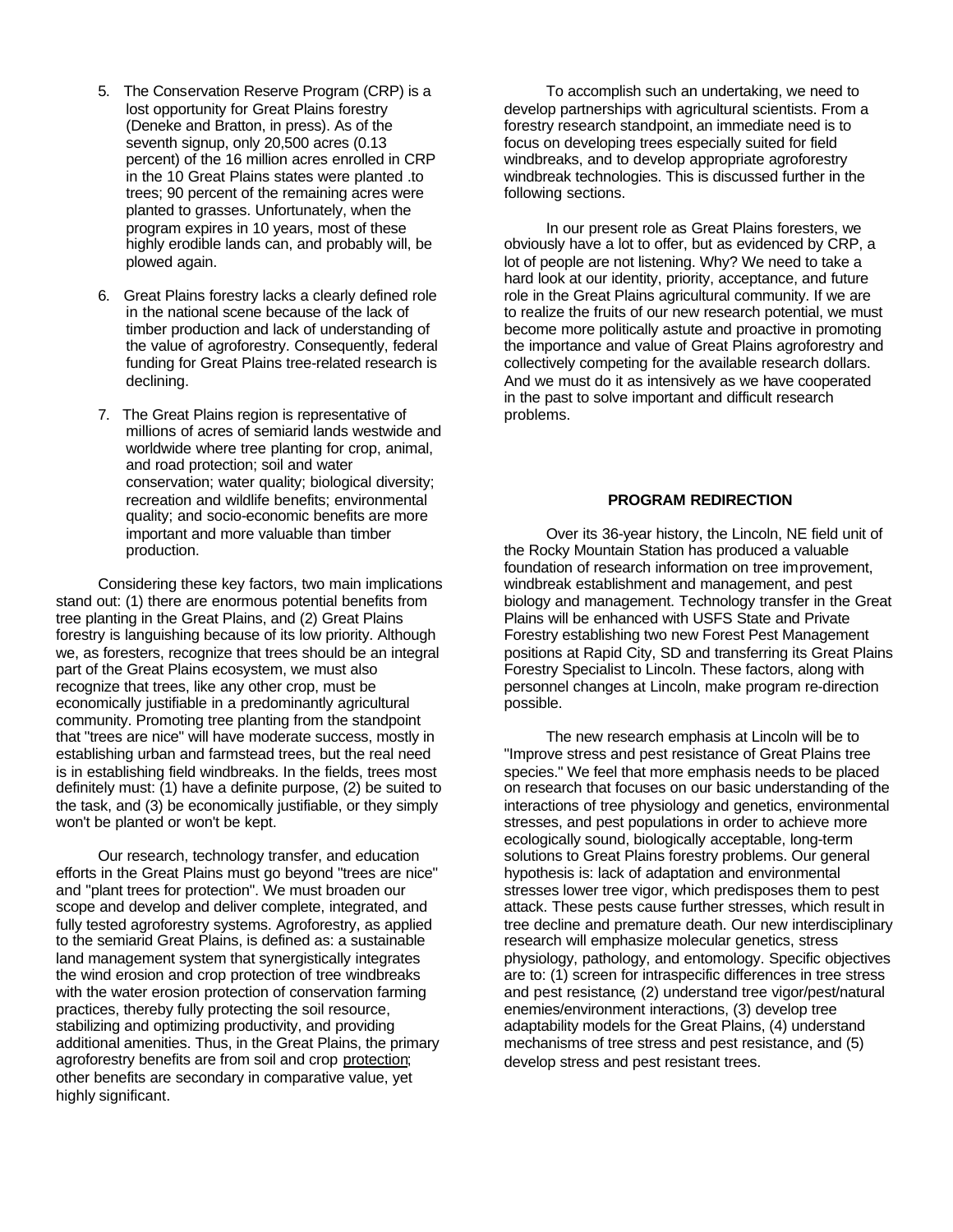This research effort, under existing funding levels, is now possible because of the wealth of provenance tests established in the Great Plains that will provide a diversity of genetic materials, and the solid foundation of basic biological information on Great Plains species. Despite the emphasis on new science and technology, our focus will be highly applied. Our approach will be process-oriented so we understand the key interrelationships, but we will strictly adhere to the goal of producing more stress- and pest-resistant trees. We anticipate that this strategy will not only focus on the root causes of Great Plains forestry problems, but will also vastly improve our competitiveness for research dollars.

#### **A GREAT PLAINS AGROFORESTRY INITIATIVE**

We believe the real key to the success of Great Plains forestry is developing, packaging, delivering, and supporting complete, integrated, and sustainable agroforestry systems. Such an effort cannot be accomplished under current research funding levels. Thus, we have developed an initiative to establish a center for semiarid agroforestry research, development, and technical assistance at Lincoln, NE. The 20-year research, development, and demonstration program would develop economically and environmentally sound sustainable agroforestry systems, attain public acceptance of windbreak technologies and conservation farming practices, and improve the quality of life in semiarid environments. Our goal is to convert at least 12 million of the 48.2 million acres of highly wind-erodible lands in the Great Plains to agroforestry during the 20-year program.

The components of the agroforestry program include: (1) Forest Service research on improving tree resistance to stress and pests, as previously described; (2) Forest Service, Soil Conservation Service, and Agricultural Research Service interagency cooperative research and development on windbreak technologies, tree improvement, biological control of tree insect pests, economic evaluation, and social science; (3) supporting extramural research on related subjects by Great Plains universities; (4) agroforestry demonstration areas in Great Plains States in cooperation with state forestry agencies and agricultural experiment stations; (5) technical assistance on tree pest management by USDA Forest Service State and Private Forestry personnel co-located at the Center, working in cooperation with State forestry agencies, Agricultural Extension Agents, and Soil Conservation Service; (6) agroforestry technical assistance by the Soil Conservation Service, State forestry agencies, and Agricultural Extension Service; and (7) international exchange of agroforestry information by USDA international liaison personnel co-located at the Center.

Specific goals to be accomplished by the agroforestry center and its cooperators are: 1) develop sustainable agroforestry systems that will minimize topsoil loss and water contamination while maintaining crop productivity and farm income; 2) adapt, demonstrate, document, and model the effectiveness of agroforestry under different farming systems and soil/climate conditions; 3) develop genetically superior trees for windbreaks that will have improved stress and pest resistance and a longer effective lifespan; 4) increase farmer and public acceptance of sustainable agroforestry systems; and 5) increase biodiversity, wildlife habitat, recreation opportunities, and environmental quality.

An economic analysis of various program alternatives revealed that the 20-year program, in combination with existing cost-sharing programs, could convert 12 million acres of highly wind-erodible land to agroforestry with an average benefit:cost ratio of 1'70 and net present value (4 percent) of \$10.88 billion. In combination with new cost-share and land rent incentives (e.g., 75 percent tree planting cost-share plus rent on land occupied by windbreaks during the tree establishment period), 24 million acres could be converted to agroforestry, with an average benefit:cost of 86 and net present value (4 percent) of \$21.68 billion.

We have developed a prospectus for the Great Plains Agroforestry Center, and are in the process of contacting cooperators to enlist their support. We have been working closely with Senators James J. Exon (D-NE) and Robert Kerry (D-NE), and are developing strategies to include the Great Plains agroforestry program in legislation before the Congressional session beginning in Sept. 1989. If our efforts are successful, the establishment of the Great Plains Agroforestry Center and umbrella of cooperative programs would be a strong boost for everyone concerned with Great Plains forestry, and would clearly define the future direction of forestry in the Great Plains.

#### **LITERATURE CITED**

- Alcorn. Karen Luke; Dodd, Melanie W. 1984. Windbreaks for conservation, an annotated bibliography. California Department of Conservation, Division of Land Resource Protection. Sacramento, Calif. 145 p.
- Brandle, J. R.; Hintz, D. L.; Sturrock, J.W. (eds.). 1988. Windbreak Technology, Proceedings of an international symposium. 1986 June 23-2'7; Lincoln, Nebraska. Elsevier Science Publishers, Amsterdam, 598 p.
- Campbell, A. E.; Pratt, R.H.M. 19'74. Bibliography of North American shelterbelt research. Canadian Forest Service, Northern Forest Research Center Information Report NOR-X-92. Edmonton, Alb. T6H 355. 52 p.